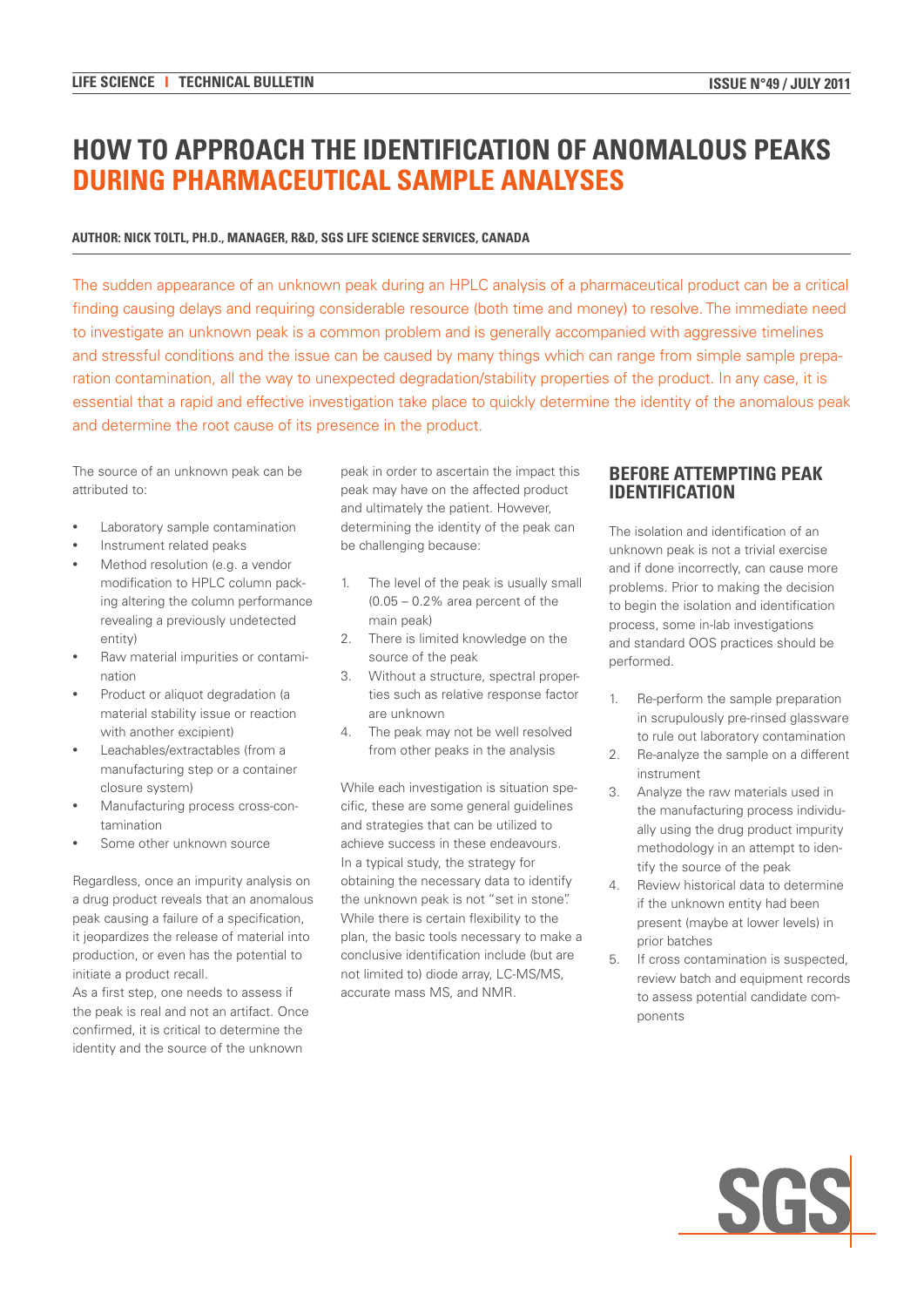# **STAGE 1 – DIODE ARRAY ANALYSIS**

Once the decision is made to initiate the unknown peak investigation, the first data that should be generated in an unknown peak investigation is a UV spectrum using a diode array detector. This serves three purposes: 1) the UV spectrum can give some critical structural information about the unknown peak, 2) it may also give an indication if the peak is related to the parent molecule being analyzed and 3) it enables peak tracking capability during situations where method modifications are required.

## **STAGE 2 - USE OF VOLATILE BUFFERS TO ACHIEVE AN LC-MS COMPATIBLE METHOD**

In the event that the method being used utilizes volatile buffers that are compatible for LC-MS analyses, then method development is not required and one can proceed directly to performing mass spectral analyses. However, many methods in the pharmaceutical industry use phosphate buffer systems in HPLC mobile phase. Phosphate buffers are not compatible with LC-MS analyses so the first step in the unknown peak investigation is to substitute a volatile buffer into the mobile phase. For low pH situations, formic acid or ammonium acetate are suggested as mobile phase modifiers. Also, attempt to adjust the pH to match to the original method pH to minimize shifts in retention times. Lastly, avoid using sodium salts, if possible, in either the buffer or pH adjustment process as counter-ion adducts in MS analyses make data interpretations difficult. Once the mobile phase has been adjusted, the analysis needs to be re-run (using diode array detection) to confirm that the chromatographic profile remains relatively unchanged from the original mobile phase composition and the unknown peak remains well resolved from interferences. The diode array data also ensures that the unknown peak continues to be the target of the investigation.

#### **STAGE 3 – LC-MS/MS AND HIGH RESOLUTION MS ANALY-SES**

Mass spectrometry is a powerful tool during the investigation of unknown peaks but caution must also be employed when interpreting the data generated using this technique. Points to consider when analyzing the MS data include:

- 1. The unknown peak being analyzed may not be homogenous
- 2. The response of the peak in the MS detector may not correlate with the UV data
- 3. In cases where the peak is not homogenous, the MS will afford data consistent with the moiety in the peak that is the most stable ion, and not necessarily the largest component

That being said, MS and MS/MS data combined with structural libraries can be an effective way of accomplishing a structural elucidation of an unknown peak. In addition, the determination of a high resolution MS data may aid in the investigation. The use of a 10 ppm tolerance for suggested molecular formula matches may result in multiple hits. Therefore, information such as the presence of heavy atoms is important to help narrow down the search for the molecular formula of the unknown peak. Generally, at this point, a holistic analysis considering the UV profile, molecular weight of the unknown peak and how that compares to the main active pharmaceutical ingredient or excipients, fragmentation patterns, and any other available information or historical data should be performed.

In some cases, GC-MS may also prove to be a valuable tool but should also be used with caution due to thermal degradation or lack of volatility.

## **STAGE 4 – PEAK ISOLATION AND NMR ANALYSIS**

In the event that MS data are inconclusive, further investigation will be required to identify the unknown peak. At this point, it is suggested that NMR be employed to determine the structure but this exercise is not trivial. A substantial peak collection effort is required to collect enough of the unknown peak to perform an effective NMR analysis. On a case by case basis, various peak fraction collection strategies can be used to obtain enough sample for NMR. Unknown peaks (~0.1%) that are well resolved from interferences and have maximized the on-column load of the material may still require anywhere from 20-40 injections/collections to obtain the necessary material for 1D and 2D NMR experimentation. However, in an ideal situation, it is beneficial to collect enough material so that a weight can be measured. Once weighed, the extinction coefficient of the unknown peak at the detection wavelength can be determined which enables the appropriate quantitation of the unknown peak in the HPLC impurity analysis.

Upon collection, the mobile phase can be removed using nitrogen flow. The use of heat is not recommended as the chemical stability of the unknown peak is not established. Once dry, the sample can be submitted for NMR analyses. Consultation with an NMR scientist will establish the appropriate NMR strategy to pursue. The utilization of 1D and 2D techniques combined with spectral prediction software should afford the structure of the unknown peak.

## **DISCUSSION**

The point to remember is that each situation is unique and will require an individualized case-by-case approach to identifying the unknown peak. However, the general strategy to identifying an unknown peak is summarized in the flowchart (figure 1).

It is also very advantageous to collect as much available information before initiating the investigation. Information such as structure of the parent molecule, excipient formulation, known degradation pathways of the parent, and historical data (i.e. forced degradation study data) can all aid in the strategy development. Also, it may be beneficial to assess any subtle changes that may have occurred including: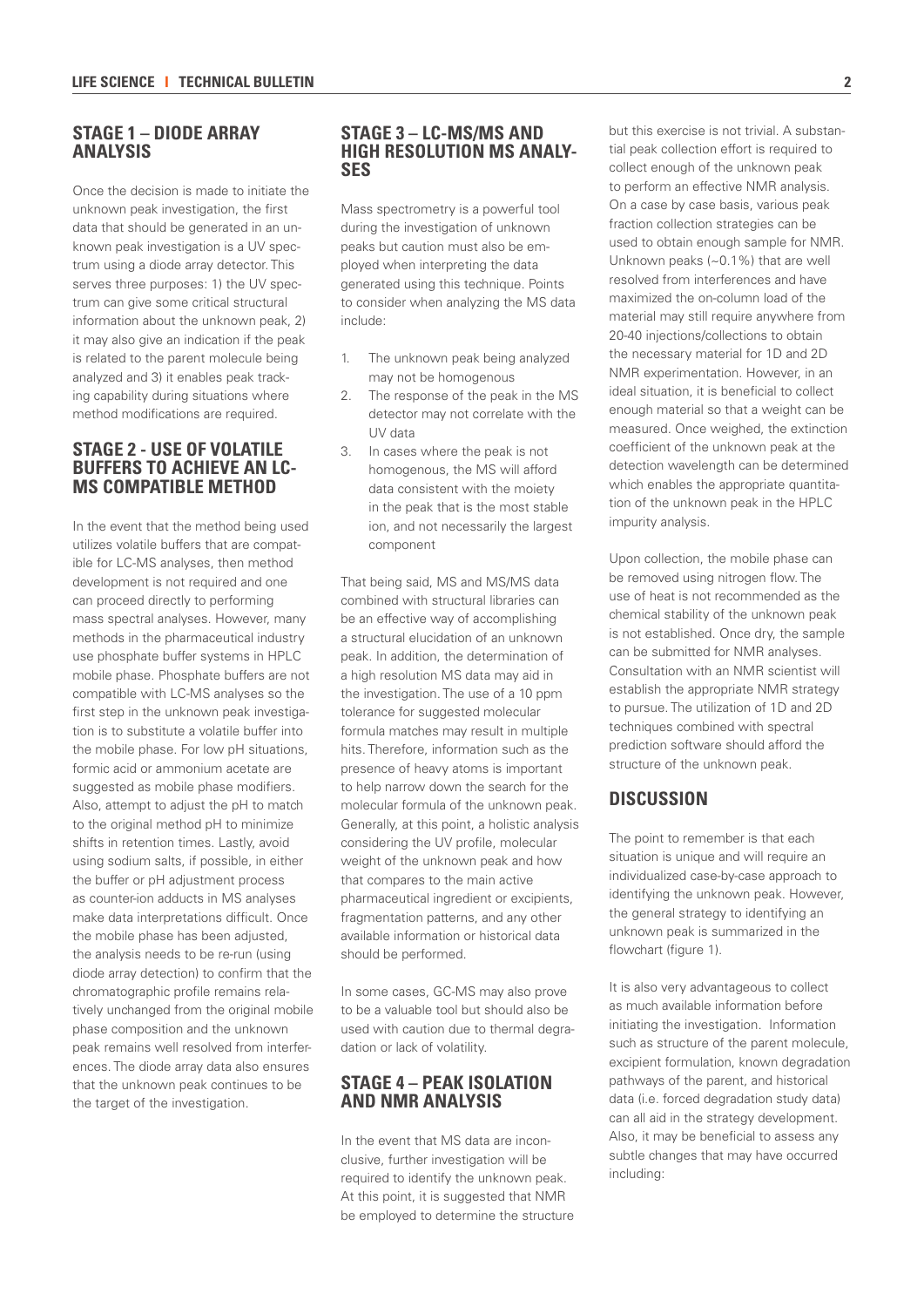- Changes in raw material suppliers
- Changes in manufacturing location or process
- Any deviations or issues during the manufacturing process
- Changes in the container closure system or supplier

Lastly, the discovery of an unknown peak usually causes a great deal of stress. The resolution of the unknown peak issue will be time critical and there will be pressure to complete the investigation in an expedited manner. It is important to understand that this type of an investigation takes time and there are many technical hurdles that may arise during the course of the work. A reasonable time estimate for the full study is anywhere from a few days to ~4 weeks.

However, performing a due diligence of all the available information prior to starting the work and following the strategy outlined in Figure 1, helps to ensure a successful outcome and efficient utilization of time and resources. Once the identification of the peak is obtained and the real amount present is known, a plan forward can be developed to resolve the issues to: accept or reject the batch, amend the specification to control the impurity level, and potentially release the product to market.

## **CONCLUSION**

The identification of an unknown peak is a valuable capability to have in ones troubleshooting arsenal. It requires planning as well as the assimilation of many pieces of data. The combination of DAD, low and high resolution MS, MS/MS, and NMR data will contribute to the successful structural elucidation. Each situation will offer unique challenges and considerations, so the overall strategy can not be a "one size fits all" approach. Different investigational tools may be needed and alternate strategies may be mapped out, but in general, using this guidance as a basis for initiating the anomalous peak investigation will afford the framework needed for expeditious success.

# **FIGURE 1: FLOW CHART FOR DETERMINING THE STRATEGY OF UNKNOWN PEAK INVESTIGATIONS**